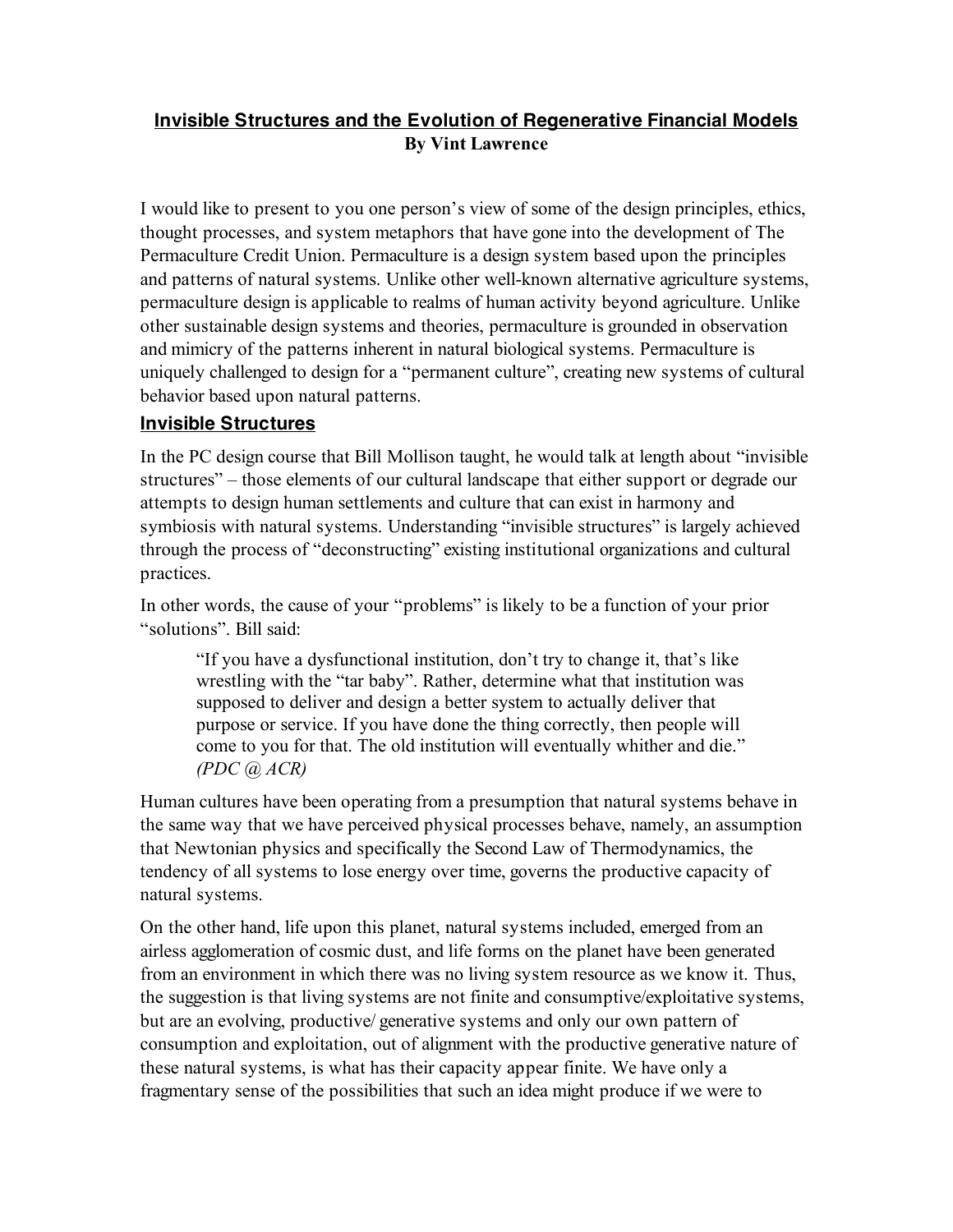design assemblies of naturally productive systems for their capacity to produce in open non-resource consumptive cycles.

Sustainable systems and communities are by their nature conservative, in the sense that they wisely utilize the least amount for the greatest return. The resources most readily available are those that are local, resources that reside within the community. Any community that exports its resources to other regions, especially if those resources are not truly "surplus", will eventually find that it is no longer sustainable.

Although we understand these principles as applying to natural systems, as the basics of ecology, we continue to export financial resources of local communities through the everincreasing centralization and consolidation of the national banking system. The results of local productivity are being "exported" to banking conglomerates and the profit from these enterprises is being distributed to bank "investors" rather than being reinvested in the local community and in local, sustainable businesses and agriculture. This is very similar to the extractive depletion of natural resources in other spheres.

The banking industry has been one of the most destructive, both in terms of their policies towards the environment as well as their practices of predatory lending in destroying/exploiting communities. One must approach "banks" in the same manner that we regard any other "resource extractive" industry.

The difference between banks and credit unions is that banks "export" their profits to shareholders whereas CU's reinvest all of their proceeds in the community and the services to the members being served. That is why this work is so important as a model that shows we can redefine how financial institutions can operate to support the health and well-being of ecologically friendly communities and technologies and keep our resources working for those activities that are sound, fair, and ethical.

In the Designers Manual, Bill stated:

"The tragic reality is that very few sustainable systems are designed or applied by those who hold power, and the reason for this is obvious and simple: to let people arrange for their own food, energy, and shelter is to lose economic and political control over them. We should cease to look to power structures, hierarchical systems, or governments to help us, and (instead) devise ways to help ourselves………We lay waste to our lives in proportion to the way in which the systems we support lay waste to the environment…we need to expand the concept (of social responsibility) to include social and environmental responsibility and to create our own financial and employment strategies in those areas. We should not be passive workers for established destructive systems, but rather we can be investors in life. We cannot profess or teach one ethic, and live another, without damage to ourselves and to common resources."

In late 1996 and early 1997, as a result of a "permaculture think tank" gathering in Santa Rosa, California, a small group of practitioners in Santa Fe, NM began the long process of translating this statement of principles into what has become the Permaculture Credit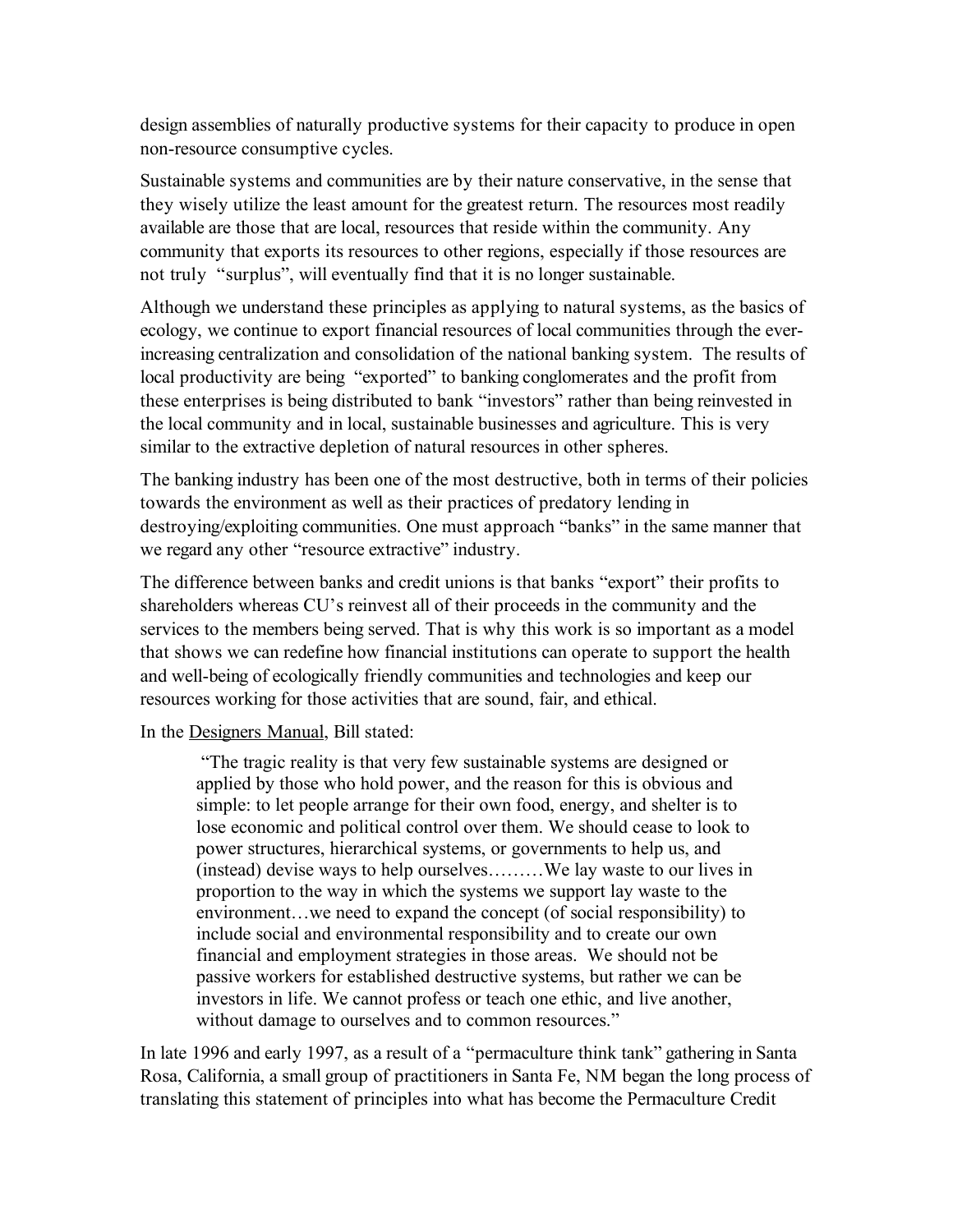Union. We began by recognizing the potential financial "resource" represented by the number of people who had taken the PC design course over the past fifteen years. What if we were able to pool a portion of those "surplus" resources so as to be able to lend funds to people and projects that supported the three ethics of permaculture?

Permaculture looks at the energy flows in healthy systems, the mutually supportive relationships and associations between the elements in a system (or "guilds"), and the patterns which can be seen as the organizing strategies that give coherence to the resilience of these systems. Part of our design problem was selecting the appropriate models and metaphors. The PCU design group looked to many sources for models and inspiration. In the financial realm, we were informed by the Maleny CU in Australia, the Grameen bank in India, and other models of micro lending. We also looked at the models that Bill had developed over the years

As Bill said well in the Designer's Manual:

"Money is to the social fabric as water is to landscape. It is the agent of transport, the shaper and mover of trade. Like water, it is not the total amount of money entering a community that counts; it is the number of uses or duties to which we can divert money, and the number of cycles of use, that measures the availability of that money. Leakage from the community must therefore be prevented *(as from a pond or landscape)* and recycling made the rule."*(PDM C.14)*

So, if money flowed like water, if we could utilize it for many different stacked purposes as it moved across the "cultural" landscape of the permaculture community, if we could keep it recycling and regenerating to support the "earth-care" activities within the permaculture community, then we would show that, again as Bill said:

"Money, however, is not intrinsically evil; it is the accumulation of money and its use to exploit others that is evil. The evil (privilege, power, stupidity, willfulness) lies within people, not within the money itself. Nor is the making of money necessarily evil, providing the uses of money are creative and assist the natural world to proliferate. Thus, we can have a clear conscience on money put to earth rehabilitation". *(PDM C.14).*

Perhaps the most profound distinction,

"Wealth really resides in a deep knowledge of the natural environment such that you can be supported by your own efforts (like most other species) without the need for institutional systems of external support. If you can obtain from the natural world whatever you need simply by understanding it, then you have achieved true wealth. The ability to achieve this must reside in the underlying health and diversity of that natural resource." *(Bill @ ACR PDC 1994)*

"Money", "ownership", and "rights of use" devoid of "correlated responsibilities" are what give people in industrialized, non-indigenous cultures the misguided sense that they have the right to destroy the integrity of the natural world, the right to consume the